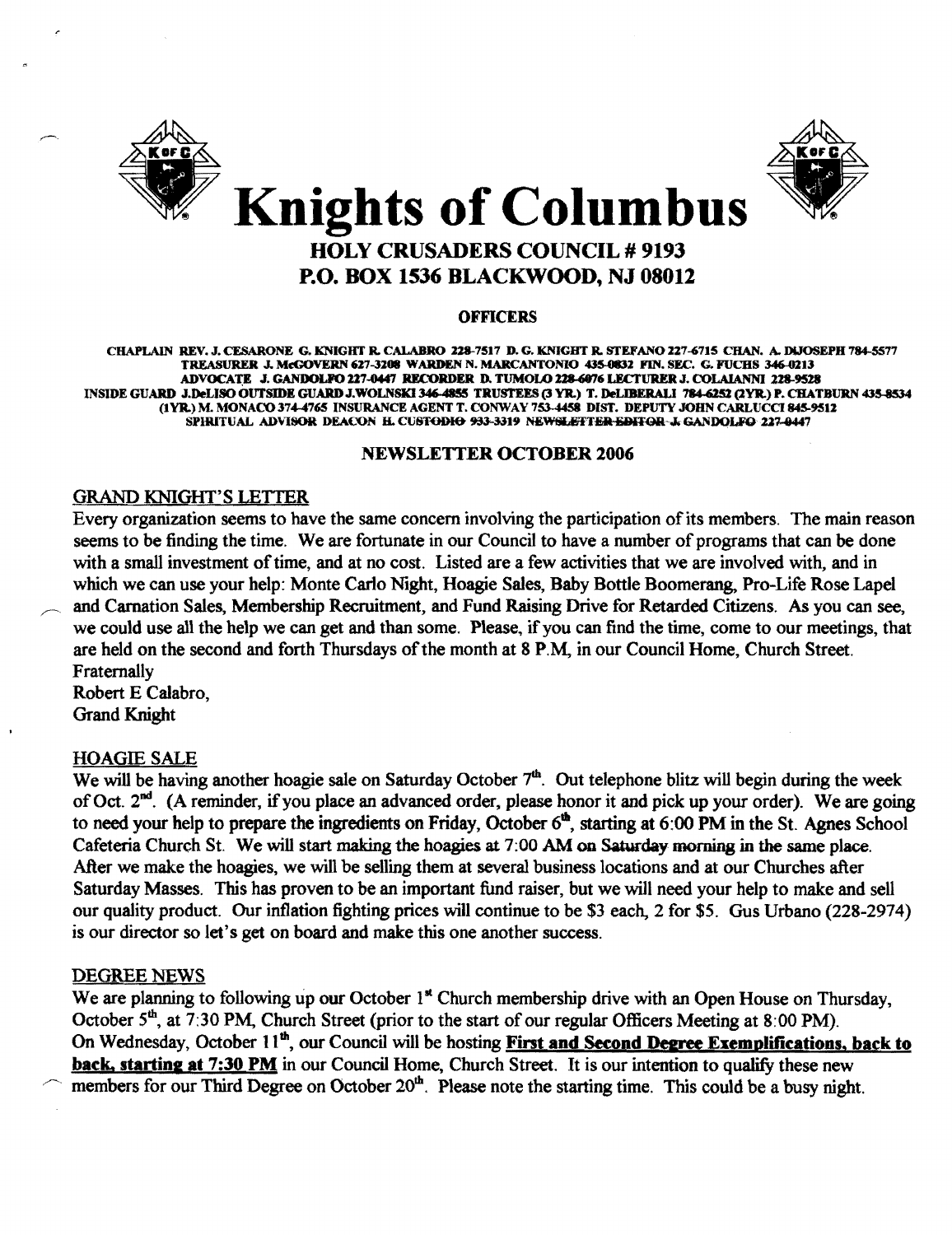# ATTENTION ALL 2<sup>ND</sup> DEGREE KNIGHTS

Our Council will be hosting a  $3<sup>nd</sup>$  Degree Exemplification on Friday, October  $20<sup>th</sup>$ , in the St. Agnes Parish Center. Scheduling has been difficult so, if you are planning to attend, YOU MUST MAKE YOUR RESERVATIONS NOW by calling our Grand Knight, Bob Calabro (228-7517) or our District Deputy, John Carlucci (845-9512). Spaces are limited and you can't just show up on that night. It is also requested that you dress appropriately. Thank you.

## KNIGHT\FAMIL Y OF TIlE MONTH

Our Knight of the Month for September was Gus Urbano (Hoagie Sale). Our Family of the Month for September was Frank Maggio and family (Service to the Council). Congratulations and thank you.

#### 2006 BIG 50/50 CHURCH RAFFLE

Included with your copy of the newsletter is your big raffie package. The package includes 5 tickets, a Sponsorship Request Form, cover letter, and a return envelope. Please support this effort and buy/sell the tickets and make your returns promptly. All proceeds will go toward the St. Agnes Church debt reduction program, and you might just be lucky enough to win one of the generous prizes. The drawing will take place on November 18<sup>th</sup> at our Monte Carlo Night. Five Thousand Tickets will go on sale and, ifall are sold, 53 cash prizes totaling 550,500 will be awarded as follows; First Prize - \$15,000, Second Prize - \$10,000, Third Prize - \$5,000, Fourth through Eighth Prize \$1,000, Ninth through Eighteenth Prize - \$500, Nineteenth through Fifty Third Prize - \$300. Tickets are \$25 each of 5 for \$100 (which includes a free ticket to the Monte Carlo Night). Those purchasing the \$100 - 5 ticket book package by October 15<sup>th</sup> will be eligible for a \$500 "early bird" bonus drawing.

John Colaianni (228-9528) and Dan Riiff(228-0334) will be directing the raffie, but they are going to need our help to provide ticket sales coverage after the Masses until November 12<sup>th</sup>, Please make yourselves available.

#### **CRAB FEAST**

Our crab feast was held on Sept.  $30<sup>th</sup>$ , and the results were not yet available for this newsletter. We'll report them next month.

#### CHAPLAIN'S CORNER

When St. Paul's voice was raised to preach the gospel to all nations, it was like a great clap of thunder in the sky. His preaching was a blazing fire carrying all before it. It was the sun rising in full glory. Infidelity was consumed by it, false beliefs fled away, and the truth appeared like a great candle lighting the whole world with its brilliant flame.

#### SOME IMPRESSIVE STATISTICS

Here are some of the impressive statistics released at the Supreme Convention that took place in Orlando, FL in August. Membership at an all time high of  $1,722,126$ ; Life Insurance in force of more than \$60 billion; Nearly 250 new Councils were added bringing the total to 13,011 including 6 Councils in Poland. We are a part of these totals and we can help add to them by our membership efforts going on at this time.

#### MONTE CARLO NIGHT

Our Monte Carlo Night will be held on November 18<sup>th</sup>. Here are a few reminders about things that are important to the success of the event. Business sponsors, items for the silent auction, and bottles for the baskets of cheer. All have proven to be successful fund raisers. We need your support. See back page reminder.

#### KNIGHTS OF COLUMBUS INSURANCE

There are many fine life insurance companies in the marketplace. So why entrust your life insurance needs, and those of your family to the Knights of Columbus?

In a recent lecture at Yale University, Supreme Knight Carl A. Anderson summed it up this way: "Our core values permeate all levels of our marketing program. Our 'Marketing Code of Ethics' is modeled after the Ten Commandments ~ and includes statements such as 'Thou shall present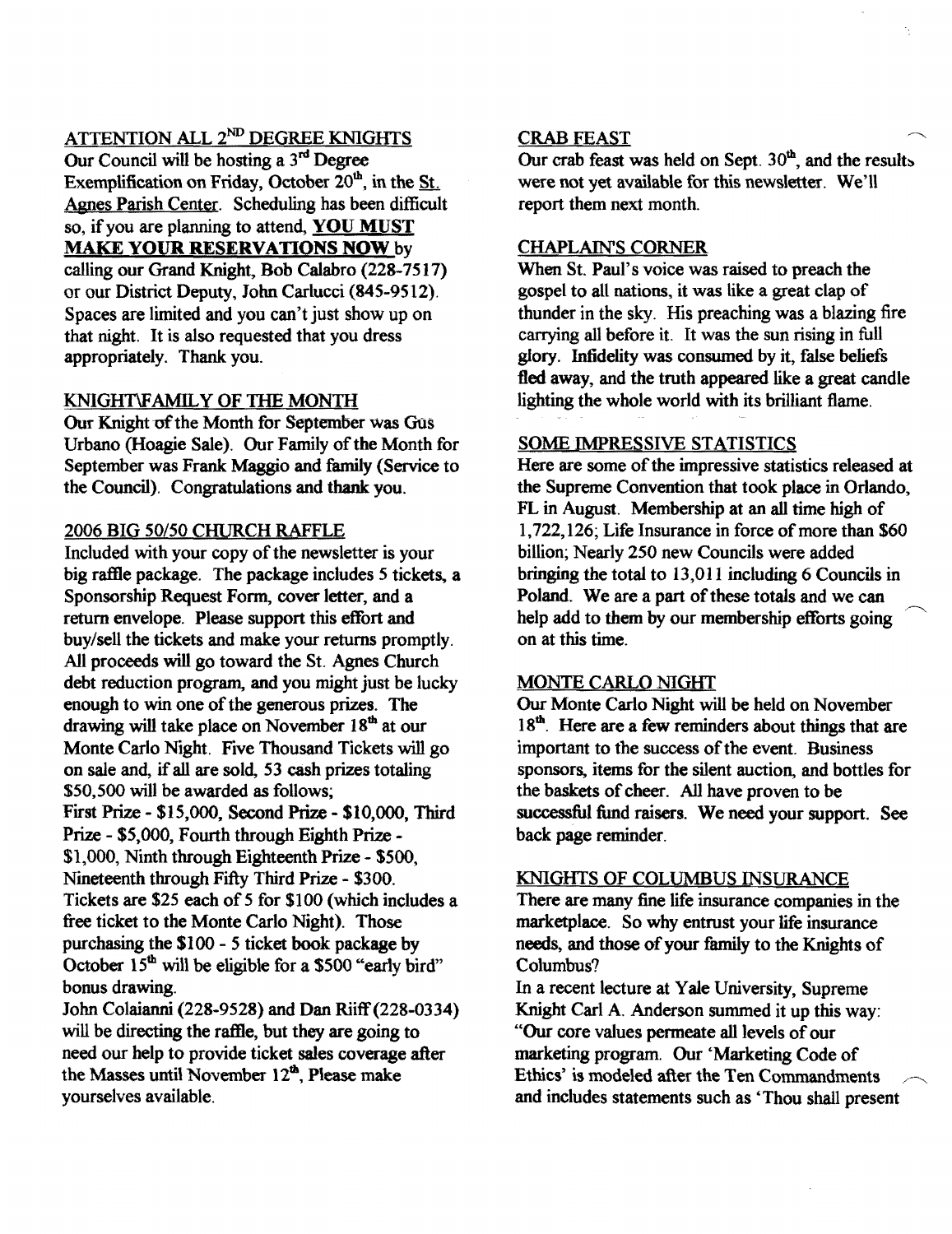honestly and accurately, all facts necessary to enable a member to make an informed decision.' Our ethical principles for marketing are summed up by our Golden Rule: 'In all my professional relationships, I pledge myself to the following rule of conduct: I shall, in light of all conditions surrounding those I serve, render that service which, under the same circumstances, I would apply to myself.'"

That's what you can expect from your Knights of Columbus agent. I'll be happy to meet with you, at your convenience, to honestly and accurately present all facts necessary for you to make an informed decision. I promise to render that service which, under the same circumstances, I would apply to myself.

Give me a call. Thomas J. Conway, Jr., FICF

Field Agent

#### FOURTH DEGREE NEWS

The Bishop Schad Assembly meets on the third /~ Wednesday ofthe month, at 8:00 PM, Holy Family Church Hall, Sewell.

#### FIRST FRIDAY ADORATION

Exposition of the Blessed Sacrament will take place in the St. Agnes Chapel on First Friday, October 6th, following the 9:00 AM Mass, continue until 7:00 PM, and close with Benediction. We are committed to "watch" in half-hour shifts throughout the day. To schedule your time call John Colaianni (228-9528). Try to stop in during the day and spend some time with the Lord.

# MURDER MYSTERY NIGHT

If your looking for something a little different, consider a "Murder Mystery Night" at Palace Catering on October  $18<sup>th</sup>$ . For details and tickets, call Dan Riiff(228-0334).

# OCTOBER BIRTHDAYS AND ANNIVERSARIES

The following brothers or members of their families will celebrate their birthdays in October: Mrs.

Dolores Aukerman, Frank Brandis, Tom Cocco, Tullio DeLiberali, Larry Dinoto, Fred Durso, Mrs. Rose Durso, Mrs. Annette Enos, Nick Fecenko, Jim Fishburn, George Fuchs, George L. Fuchs, Kristen Fuchs, Vince Gallagher & Vince III, Dave Guido, JeffHeck, John Heck, Jr., Mrs. Kathy Heim, James Janco, Frank Maggio, Bill Means, Peg O'Connor, Daniel Olaya, Frank Puchalski, Tom Sherlock, John Sirolli, Philip Sirolli, Kailey Tolen, Bill Toner, Charles Woodward and Lee Zane, Eric Zeidler. The following members will celebrate their anniversaries in October: Mr.& Mrs. Peter Brusco, Mr.&Mrs. Rich Calabrese, Mr.&Mrs. Vince Gallagher, Mr.& Mrs. Joe Mikos, Mr.&Mrs. John Sirolli, and Mr.&Mrs. Ted Tratka. CONGRATULATIONS! If we missed someone, please contact John Gandolfo (227-0447) or gandy@comcast.net.

## EDITORIAL

The next two months are extremely important to the success of our Council for the entire Columbian Year. In the area of Membership our Membership Drive, a First and Second Degree and culminate with a Third Degree. In the area of programs, we find ourselves face to face with our Big Raftle and Monte Carlo Programs. Need we say more. Big jobs, we can do it. Vivat Jesus.

#### IMPORTANT DATES

- Oct. 1 Church Membership Drive
- Oct. 5 Open House (7:30 PM Church St.)
- Oct. 5 Officers Meeting (8 M Church St.)
- Oct. 6 First Friday (St. Agnes Chapel)
- Oct. 7 Hoagie Sale (Church St. Cafeteria)
- Oct. 11 First & Second Degrees (7:30 PM Church St.)
- Oct. 12 Council Meeting (8 PM Church St.)
- Oct. 20 Third Degree (8 PM Parish Center)
- Oct. 26 Council Meeting (8 PM Church St.)
- Nov. 2 Officers Meeting (8 PM Church St.)
- Nov. 3 First Friday (St. Agnes Chapel)
- Nov. 9 Council Meeting (8 PM Church St.)
- Nov. 18 Monte Carlo Night (parish Center)
- Nov. 23 Thanksgiving Mass (9 AM Pius X House)